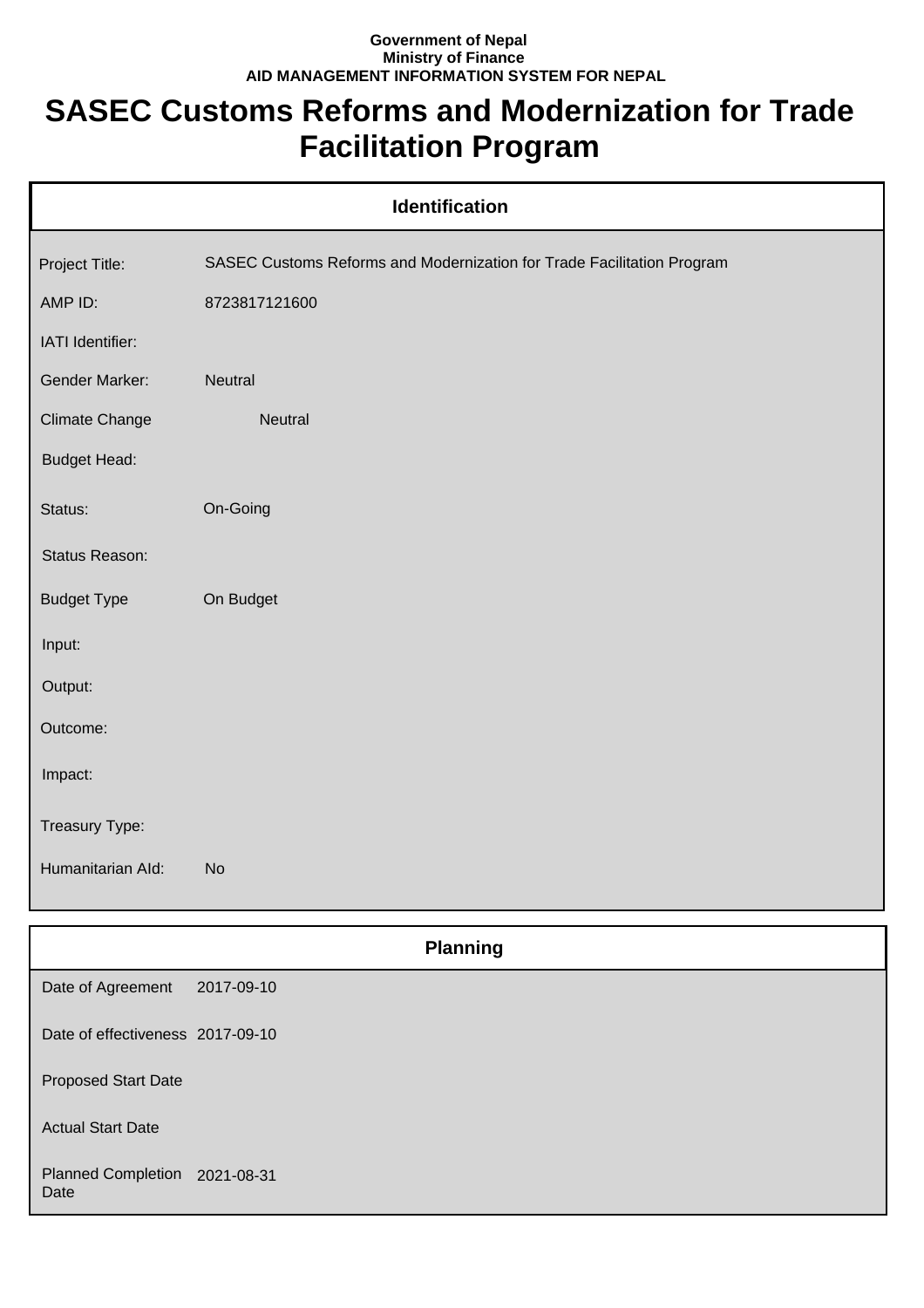| Location     |            |  |
|--------------|------------|--|
| Location     | Percentage |  |
| <b>NEPAL</b> | 100.0%     |  |

| <b>National Plan</b>                                                                                 |            |
|------------------------------------------------------------------------------------------------------|------------|
| Program                                                                                              | Percentage |
| [Trade] [Macroeconomic Policy and Economic Development Policy] [National<br>Development Plan (NDP) ] | 100.0%     |

| <b>Sector</b>                                 |            |
|-----------------------------------------------|------------|
| Sector                                        | Percentage |
| Nepal Sector Classification ECONOMIC REFORM 0 | 100.0%     |
| Nepal Functional Coding ECONOMIC AFFAIRS 0    | 100.0%     |

| <b>Implementing/Executing Agency</b> |        |  |
|--------------------------------------|--------|--|
| Donor                                |        |  |
| Asian Development Bank               | 0.0%   |  |
| <b>Responsible Organization</b>      |        |  |
| Ministry of Finance                  | 100.0% |  |
| <b>Executing Agency</b>              |        |  |
| Asian Development Bank               | 100.0% |  |
| <b>Implementing Agency</b>           |        |  |
| Asian Development Bank               | 100.0% |  |

|                            |                       |                    | <b>Funding</b>                |            |                     |
|----------------------------|-----------------------|--------------------|-------------------------------|------------|---------------------|
| Transaction<br>Date        | Type of<br>Assistance | Mode of<br>Payment | Post Earthquake<br>Assistance | Commitment | <b>Disbursement</b> |
| <b>UNDISBURSED BALANCE</b> |                       | null               |                               |            |                     |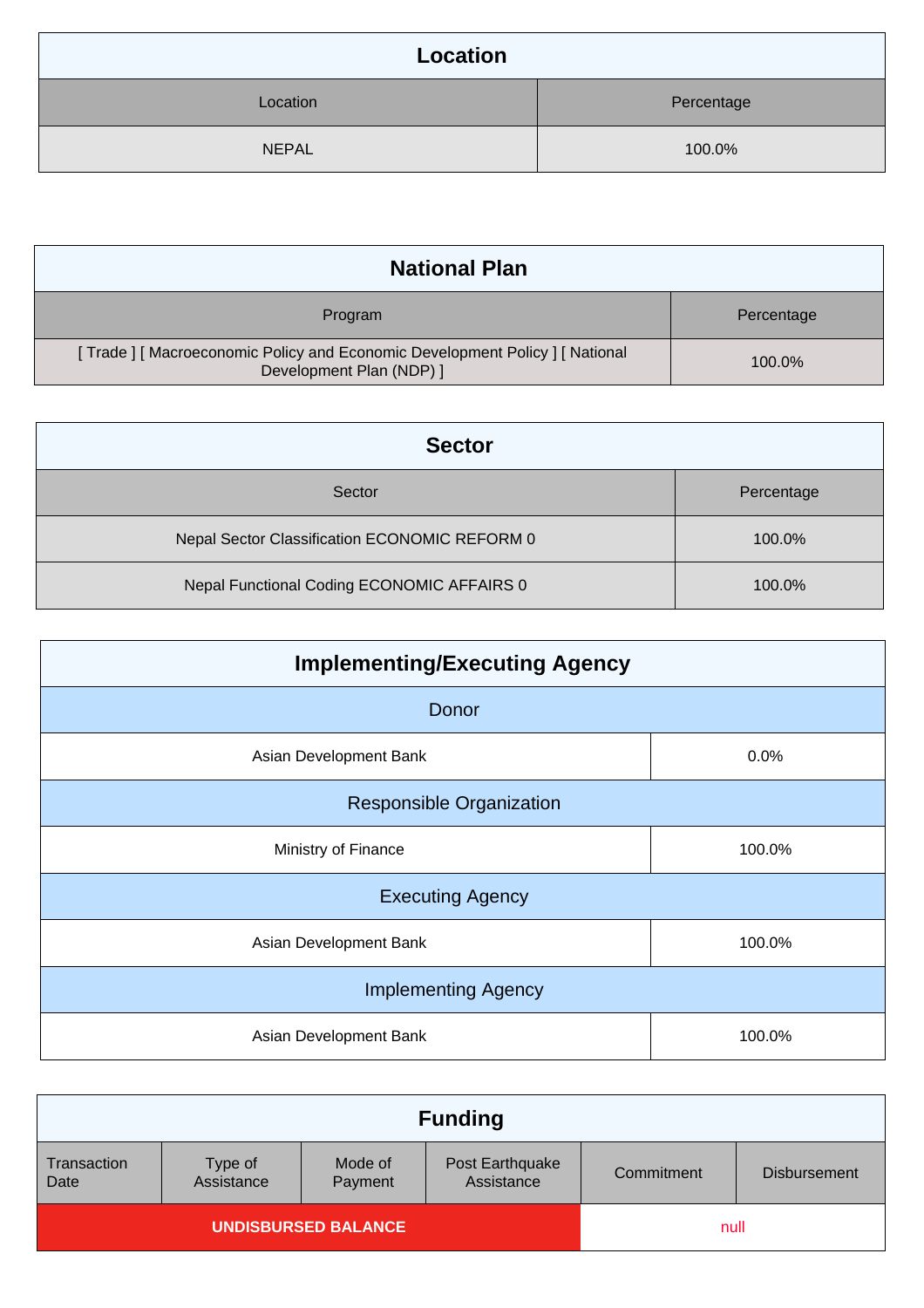| Transaction<br>Date            | Type of<br>Assistance                   | Mode of<br>Payment    | Post Earthquake<br>Assistance | Commitment | <b>Disbursement</b> |
|--------------------------------|-----------------------------------------|-----------------------|-------------------------------|------------|---------------------|
|                                |                                         |                       | <b>Asian Development Bank</b> |            |                     |
|                                |                                         |                       | <b>Actual</b>                 |            |                     |
| 9/10/2017                      | Concessional Loan<br>Assistance         | <b>Direct Payment</b> | No                            | 21,000,000 | Ю                   |
| 3/13/2020                      | Concessional Loan<br>Assistance         | <b>Direct Payment</b> | No                            | 0          | 11,258,703          |
| 7/16/2018                      | Technical<br>Assistance<br>(Standalone) | <b>Direct Payment</b> | No                            | 1,000,000  | Ŋ                   |
| 11/15/2018                     | Technical<br>Assistance<br>(Standalone) | <b>Direct Payment</b> | No                            | 0          | 161,481             |
| 3/15/2019                      | Technical<br>Assistance<br>(Standalone) | <b>Direct Payment</b> | No                            | 0          | 49,914              |
| 7/15/2019                      | Technical<br>Assistance<br>(Standalone) | <b>Direct Payment</b> | No                            | Ю          | 186,827             |
| <b>Total</b>                   |                                         |                       | 22,000,000                    | 11,656,925 |                     |
| Total (Asian Development Bank) |                                         |                       | 22,000,000                    | 11,656,925 |                     |
|                                | <b>UNDISBURSED BALANCE</b>              |                       |                               | 10,343,075 |                     |

## **Progress Achieved** Progress Achieved: Key Problems: Steps Taken to Solve Problems: